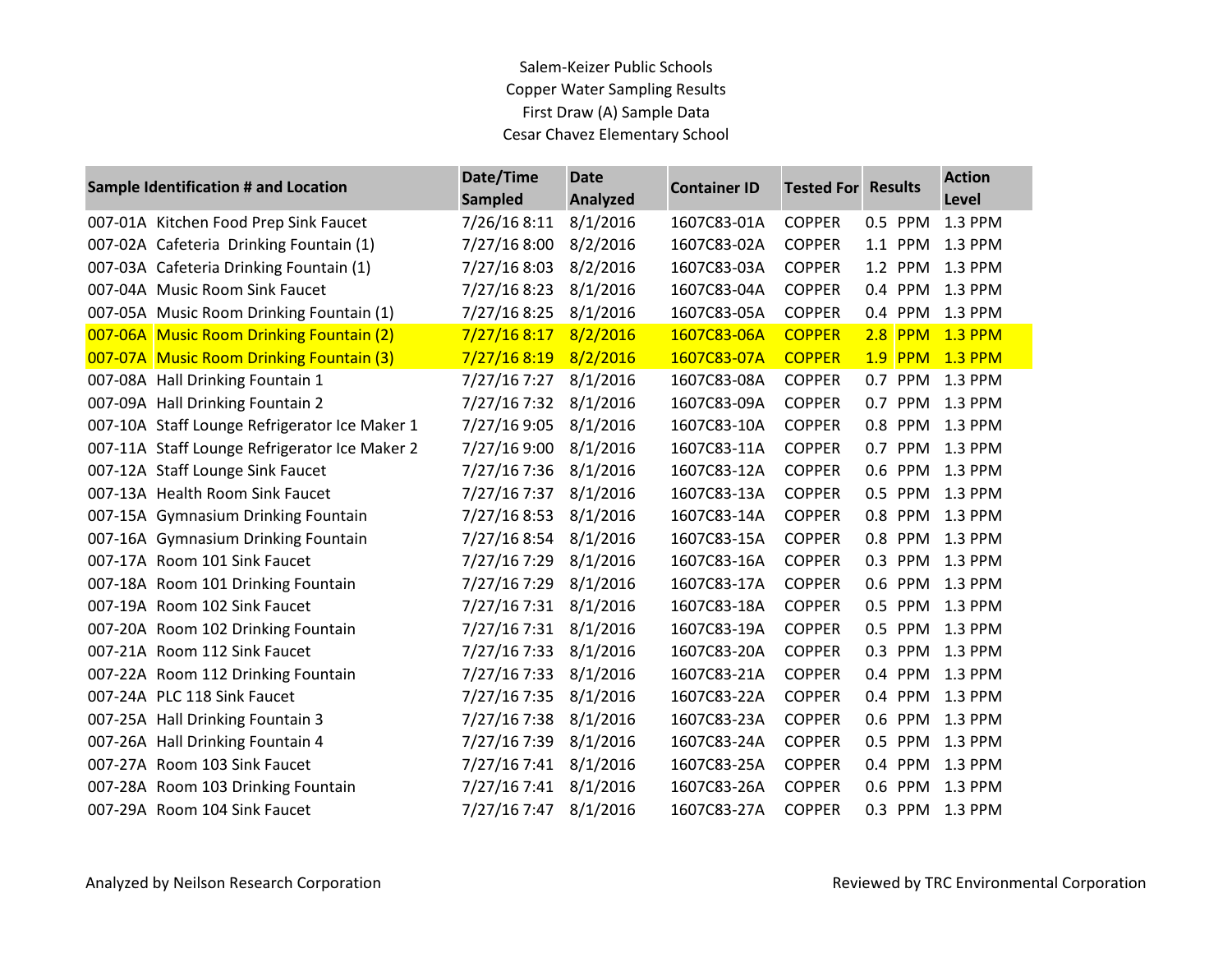| 007-30A Room 104 Drinking Fountain     | 7/27/16 7:47 | 8/2/2016 | 1607C83-28A | <b>COPPER</b> | 0.5 PPM | 1.3 PPM |
|----------------------------------------|--------------|----------|-------------|---------------|---------|---------|
| 007-31A Room 110 Sink Faucet           | 7/27/16 7:44 | 8/1/2016 | 1607C83-29A | <b>COPPER</b> | 0.4 PPM | 1.3 PPM |
| 007-32A Room 110 Drinking Fountain     | 7/27/16 7:44 | 8/2/2016 | 1607C83-30A | <b>COPPER</b> | 0.4 PPM | 1.3 PPM |
| 007-33A Room 109 Sink Faucet           | 7/27/16 7:49 | 8/1/2016 | 1607C83-31A | <b>COPPER</b> | 0.3 PPM | 1.3 PPM |
| 007-34A Room 109 Drinking Fountain     | 7/27/16 7:49 | 8/2/2016 | 1607C83-32A | <b>COPPER</b> | 0.2 PPM | 1.3 PPM |
| 007-35A Room 105 Sink Faucet           | 7/27/16 7:52 | 8/1/2016 | 1607C83-33A | <b>COPPER</b> | 0.3 PPM | 1.3 PPM |
| 007-36A Room 105 Drinking Fountain     | 7/27/16 7:52 | 8/2/2016 | 1607C83-34A | <b>COPPER</b> | 0.2 PPM | 1.3 PPM |
| 007-37A Room 108 Sink Faucet           | 7/27/16 7:54 | 8/1/2016 | 1607C83-35A | <b>COPPER</b> | 0.6 PPM | 1.3 PPM |
| 007-38A Room 108 Drinking Fountain     | 7/27/16 7:54 | 8/2/2016 | 1607C83-36A | <b>COPPER</b> | 0.5 PPM | 1.3 PPM |
| 007-39A Room 106 Sink Faucet           | 7/27/16 8:00 | 8/1/2016 | 1607C83-37A | <b>COPPER</b> | 0.3 PPM | 1.3 PPM |
| 007-40A Room 106 Drinking Fountain     | 7/27/16 8:00 | 8/2/2016 | 1607C83-38A | <b>COPPER</b> | 0.4 PPM | 1.3 PPM |
| 007-41A Room 107 Sink Faucet           | 7/27/16 7:57 | 8/1/2016 | 1607C83-39A | <b>COPPER</b> | 0.5 PPM | 1.3 PPM |
| 007-42A Room 108 Drinking Fountain     | 7/27/16 7:57 | 8/2/2016 | 1607C83-40A | <b>COPPER</b> | 0.5 PPM | 1.3 PPM |
| 007-43A Room 210 Sink Faucet           | 7/27/16 8:40 | 8/1/2016 | 1607C83-41A | <b>COPPER</b> | 0.4 PPM | 1.3 PPM |
| 007-44A Room 210 Drinking Fountain     | 7/27/16 8:40 | 8/2/2016 | 1607C83-42A | <b>COPPER</b> | 0.3 PPM | 1.3 PPM |
| 007-45A Room 209 Sink Faucet           | 7/27/16 8:42 | 8/1/2016 | 1607C83-43A | <b>COPPER</b> | 0.4 PPM | 1.3 PPM |
| 007-46A Room 209 Drinking Fountain     | 7/27/16 8:42 | 8/2/2016 | 1607C83-44A | <b>COPPER</b> | 0.3 PPM | 1.3 PPM |
| 007-47A Room 211 Sink Faucet           | 7/27/16 8:45 | 8/1/2016 | 1607C83-45A | <b>COPPER</b> | 0.3 PPM | 1.3 PPM |
| 007-48A Room 211 Drinking Fountain     | 7/27/16 8:45 | 8/2/2016 | 1607C83-46A | <b>COPPER</b> | 0.3 PPM | 1.3 PPM |
| 007-49A Room 208 Drinking Fountain     | 7/27/16 8:48 | 8/1/2016 | 1607C83-47A | <b>COPPER</b> | 0.3 PPM | 1.3 PPM |
| 007-50A Room 208 Sink Faucet           | 7/27/16 8:48 | 8/2/2016 | 1607C83-48A | <b>COPPER</b> | 0.3 PPM | 1.3 PPM |
| 007-51A PLC 211 Refrigerator Ice Maker | 7/27/16 8:50 | 8/2/2016 | 1607C83-49A | <b>COPPER</b> | 0.6 PPM | 1.3 PPM |
| 007-52A PLC 211 Sink Faucet            | 7/27/16 8:50 | 8/1/2016 | 1607C83-50A | <b>COPPER</b> | 0.4 PPM | 1.3 PPM |
| 007-53A Room 212 Sink Faucet           | 7/27/16 8:54 | 8/1/2016 | 1607C83-51A | <b>COPPER</b> | 0.4 PPM | 1.3 PPM |
| 007-54A Room 212 Drinking Fountain     | 7/27/16 8:54 | 8/2/2016 | 1607C83-52A | <b>COPPER</b> | 0.2 PPM | 1.3 PPM |
| 007-55A Room 213 Sink Faucet           | 7/27/16 8:56 | 8/1/2016 | 1607C83-53A | <b>COPPER</b> | 0.2 PPM | 1.3 PPM |
| 007-56A Room 213 Drinking Fountain     | 7/27/16 8:56 | 8/2/2016 | 1607C83-54A | <b>COPPER</b> | 0.2 PPM | 1.3 PPM |
| 007-57A Room 207 Sink Faucet           | 7/27/16 8:58 | 8/1/2016 | 1607C83-55A | <b>COPPER</b> | 0.3 PPM | 1.3 PPM |
| 007-58A Room 207 Drinking Fountain     | 7/27/16 8:58 | 8/2/2016 | 1607C83-56A | <b>COPPER</b> | 0.3 PPM | 1.3 PPM |
|                                        |              |          |             |               |         |         |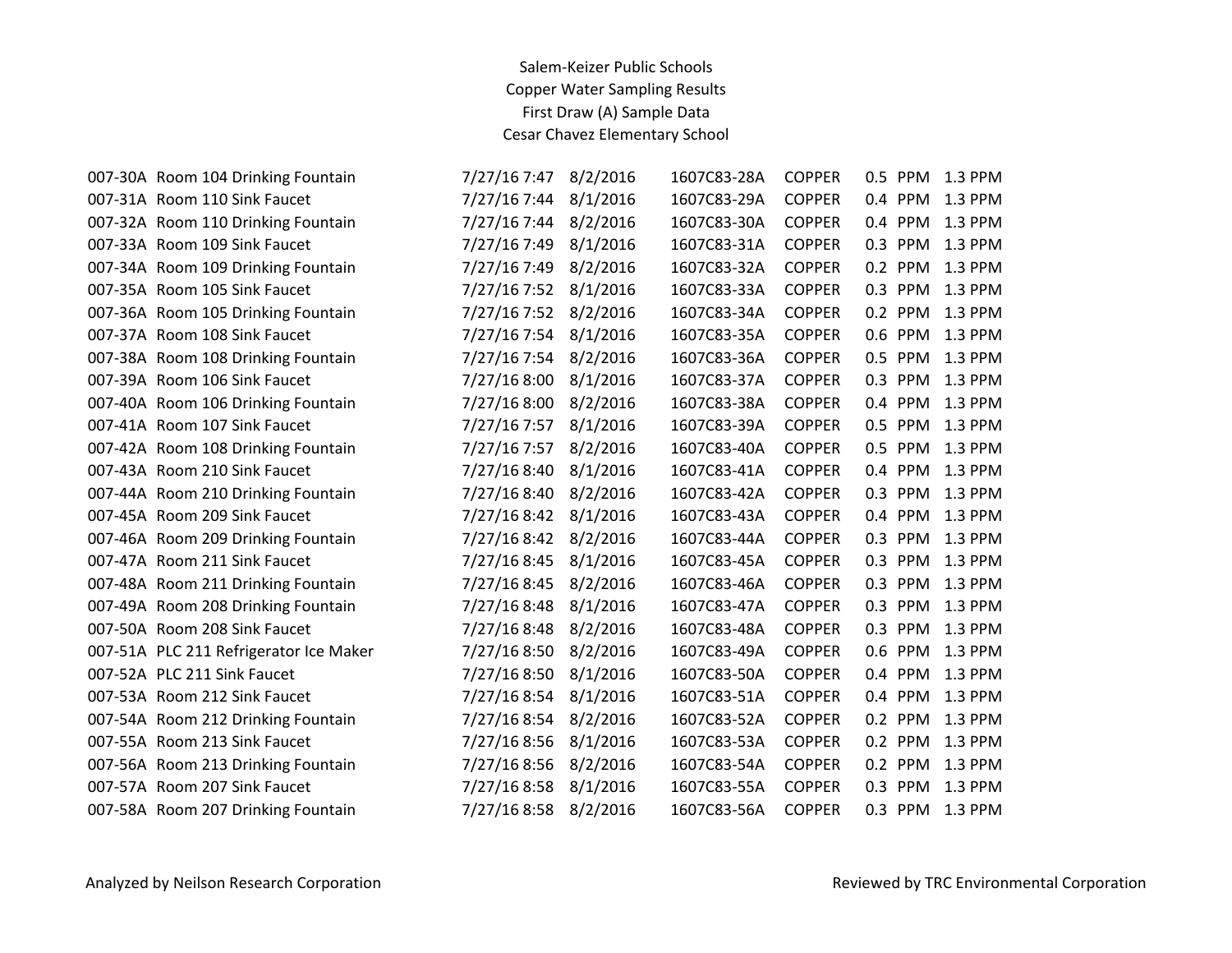| 007-59A Room 206 Sink Faucet           | 7/27/16 9:02 | 8/1/2016 | 1607C83-57A | <b>COPPER</b> |     |            | 1.3 PPM                                                                                                                                |
|----------------------------------------|--------------|----------|-------------|---------------|-----|------------|----------------------------------------------------------------------------------------------------------------------------------------|
| 007-60A Room 206 Drinking Fountain     | 7/27/16 9:02 | 8/2/2016 | 1607C83-58A | <b>COPPER</b> | 0.3 | <b>PPM</b> | 1.3 PPM                                                                                                                                |
| 007-61A PLC 206 Refrigerator Ice Maker | 7/27/16 9:07 | 8/2/2016 | 1607C83-59A | <b>COPPER</b> |     | <b>PPM</b> | 1.3 PPM                                                                                                                                |
| 007-62A PLC 206 Sink Faucet            | 7/27/16 9:07 | 8/1/2016 | 1607C83-60A | <b>COPPER</b> |     | <b>PPM</b> | 1.3 PPM                                                                                                                                |
| 007-63A Hall Drinking Fountain 5       | 7/27/16 9:04 | 8/1/2016 | 1607C83-61A | <b>COPPER</b> | 0.5 | <b>PPM</b> | 1.3 PPM                                                                                                                                |
| 007-64A Hall Drinking Fountain 6       | 7/27/16 9:05 | 8/2/2016 | 1607C83-62A | <b>COPPER</b> | 0.4 | <b>PPM</b> | 1.3 PPM                                                                                                                                |
| 007-65A Room 214 Sink Faucet           | 7/27/16 9:12 | 8/1/2016 | 1607C83-63A | <b>COPPER</b> |     | <b>PPM</b> | 1.3 PPM                                                                                                                                |
| 007-66A Room 244 Drinking Fountain     | 7/27/16 9:12 | 8/2/2016 | 1607C83-64A | <b>COPPER</b> |     |            | 1.3 PPM                                                                                                                                |
| 007-67A Room 215 Sink Faucet           | 7/27/16 9:15 | 8/1/2016 | 1607C83-65A | <b>COPPER</b> |     |            | 1.3 PPM                                                                                                                                |
| 007-68A Room 215 Drinking Fountain     | 7/27/16 9:15 | 8/1/2016 | 1607C83-66A | <b>COPPER</b> |     |            | 1.3 PPM                                                                                                                                |
| 007-69A Room 205 Sink Faucet           | 7/27/16 9:14 | 8/1/2016 | 1607C83-67A | <b>COPPER</b> |     |            | 1.3 PPM                                                                                                                                |
| 007-70A Room 205 Drinking Fountain     | 7/27/16 9:14 | 8/1/2016 | 1607C83-68A | <b>COPPER</b> | 0.3 |            | 1.3 PPM                                                                                                                                |
| 007-71A Room 204 Sink Faucet           | 7/27/16 9:17 | 8/2/2016 | 1607C83-69A | <b>COPPER</b> | 0.4 |            | 1.3 PPM                                                                                                                                |
| 007-72A Room 204 Drinking Fountain     | 7/27/16 9:17 | 8/2/2016 | 1607C83-70A | <b>COPPER</b> | 0.4 | <b>PPM</b> | 1.3 PPM                                                                                                                                |
| 007-73A LRC 203 Sink Faucet            | 7/27/16 9:20 | 8/1/2016 | 1607C83-71A | <b>COPPER</b> | 0.4 | <b>PPM</b> | 1.3 PPM                                                                                                                                |
| 007-74A LRC 203 Drinking Fountain      | 7/27/16 9:20 | 8/1/2016 | 1607C83-72A | <b>COPPER</b> | 0.3 | <b>PPM</b> | 1.3 PPM                                                                                                                                |
| 007-75A Hall Drinking Fountain 7       | 7/27/16 9:23 | 8/1/2016 | 1607C83-73A | <b>COPPER</b> | 0.8 | <b>PPM</b> | 1.3 PPM                                                                                                                                |
| 007-76A Hall Drinking Fountain 8       | 7/27/16 9:24 | 8/1/2016 | 1607C83-74A | <b>COPPER</b> | 0.9 | <b>PPM</b> | 1.3 PPM                                                                                                                                |
|                                        |              |          |             |               |     |            | <b>PPM</b><br>$0.8\,$<br>1.2<br>0.4<br>0.3<br><b>PPM</b><br>0.3<br><b>PPM</b><br>0.3<br>0.3 PPM<br>0.4 PPM<br><b>PPM</b><br><b>PPM</b> |

EPA Action Level for Copper in Schools is 1.3 PPM

SKPS Action Level for Copper is 1.3 PPM

**Highlighted samples are at or exceed the Salem-Keizer Public Schools (SKPS) Action Level**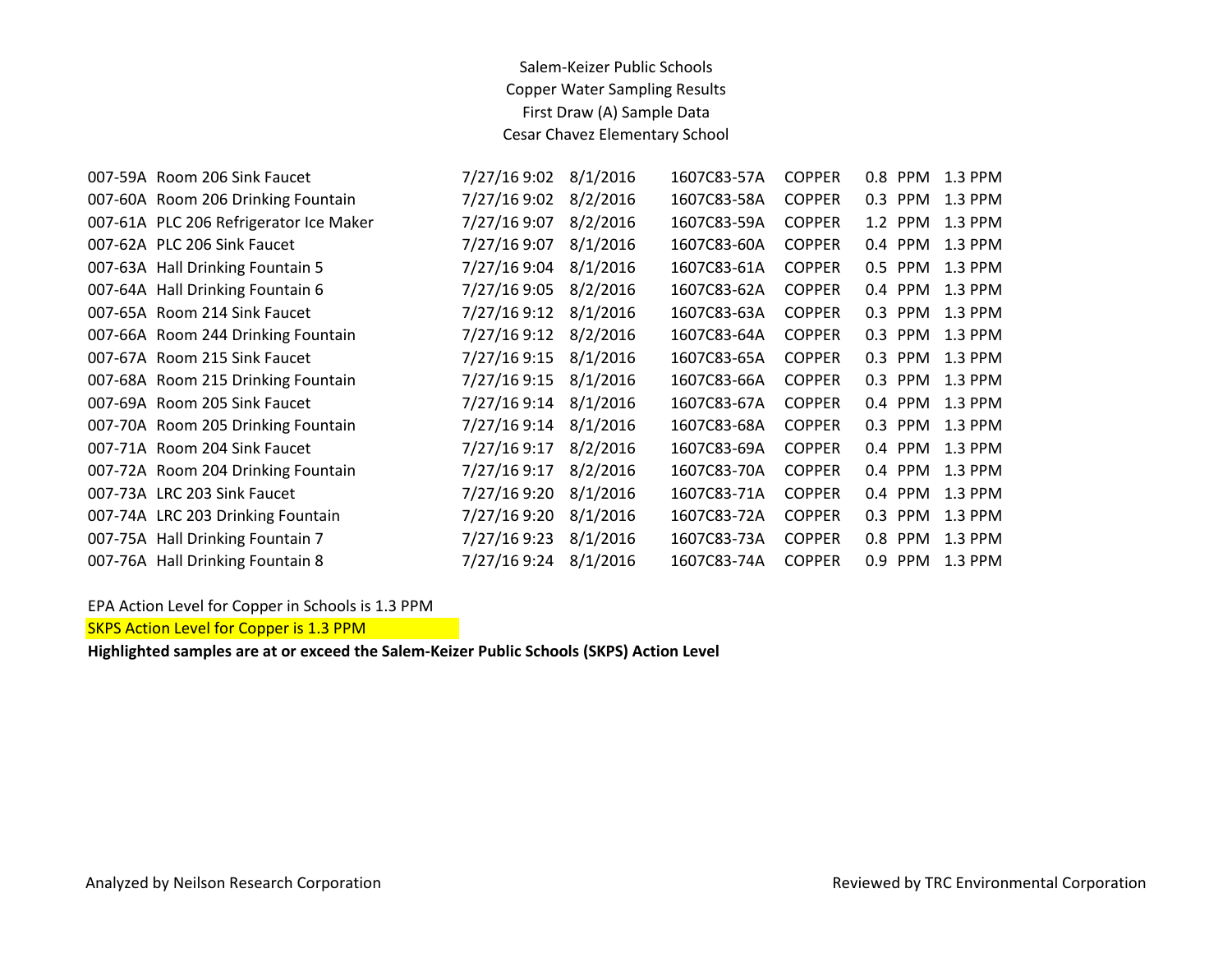| Sample Identification # and Location   | Date/Time<br><b>Sampled</b> | <b>Date</b><br>Analyzed | <b>Container</b><br>ID | <b>Tested</b><br>For | <b>Results</b>         | <b>Action</b><br>Level |
|----------------------------------------|-----------------------------|-------------------------|------------------------|----------------------|------------------------|------------------------|
| 007-23A PLC 118 Refrigerator Ice Maker | 9/30/2016 6:20 10/3/2016    |                         | 59711                  |                      | COPPER 0.5 PPM 1.3 PPM |                        |

EPA Action Level for Copper in Schools is 1.3 PPM

SKPS Action Level for Copper is 1.3 PPM

**Highlighted samples are at or exceed the Salem-Keizer Public Schools (SKPS) Action Level**